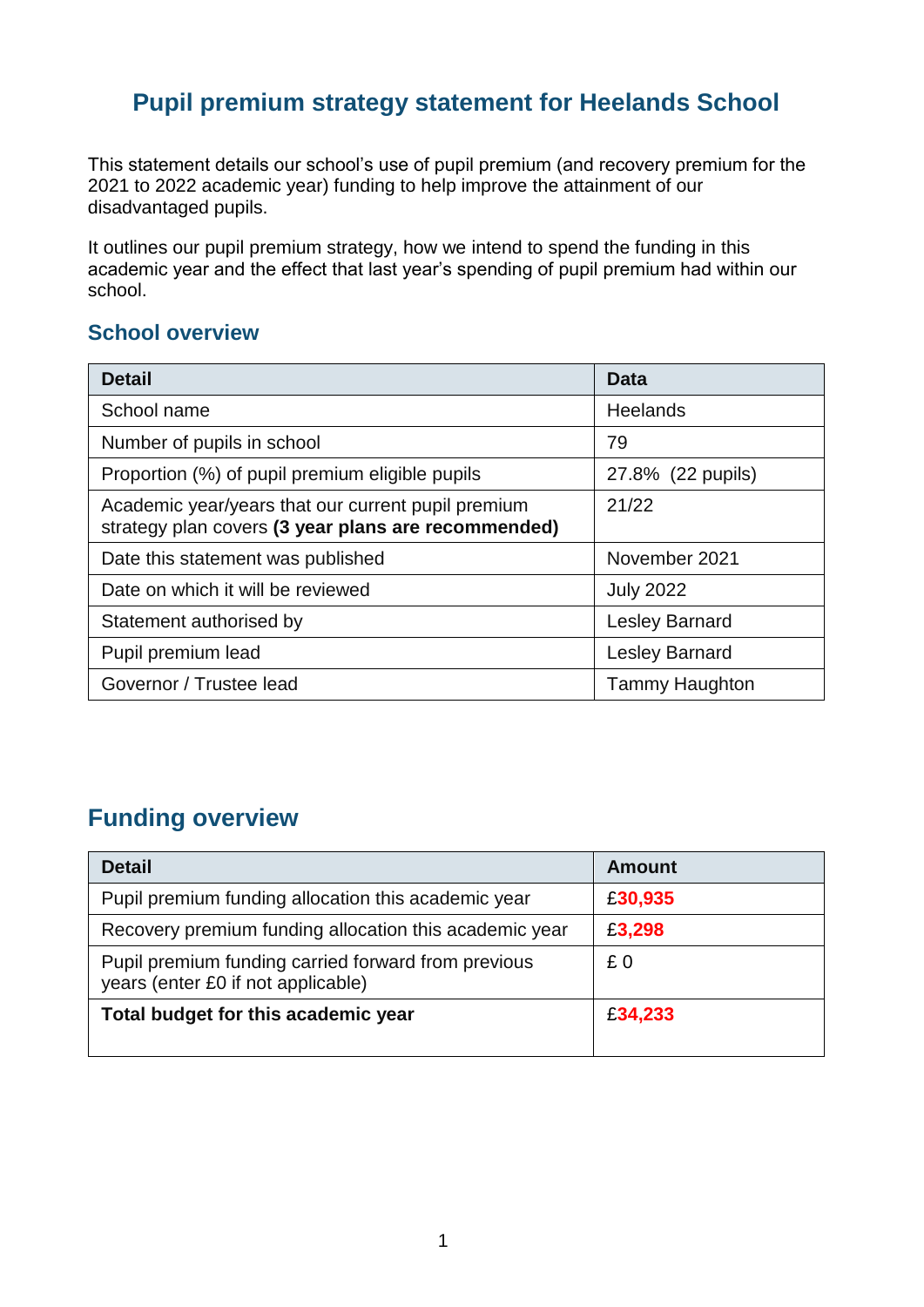# **Part A: Pupil premium strategy plan**

#### **Statement of intent**

At Heelands School our aim is that every pupil achieves the very best they can regardless of their economic, social or cultural background. We know our school community exceptionally well and recognise that some of our families facing economic challenges are not those who are entitled to pupil premium and therefore we use the Pupil Premium Grant to enhance the cultural capital and raise the aspirations of all disadvantaged pupils. There are three primary strands to our strategy to achieve this:

- $\downarrow$  Quality First Teaching for all pupils, delivered by all teachers and support staff
- $\downarrow$  The provision of a learning environment that equips children to become independent, creative thinkers and problem solvers.
- $\ddot$  Ensuring that all pupils access a wide range of experiences, both inside and outside school which broaden their horizons of the world around them.

We aim to reduce the impact of pupils' barriers to learning, opportunity and progress through quality first teaching (including targeted interventions where appropriate) alongside stimulating, wider opportunities which enhance the curriculum

### **Challenges**

This details the key challenges to achievement that we have identified among our disadvantaged pupils.

| <b>Challenge</b><br>number | <b>Detail of challenge</b>                                      |
|----------------------------|-----------------------------------------------------------------|
|                            | Low levels of communication and vocabulary acquisition on entry |
| っ                          | Socio-economic challenges                                       |
| 3                          | Reduced life experiences                                        |
|                            | Lack of academic support at home                                |
|                            |                                                                 |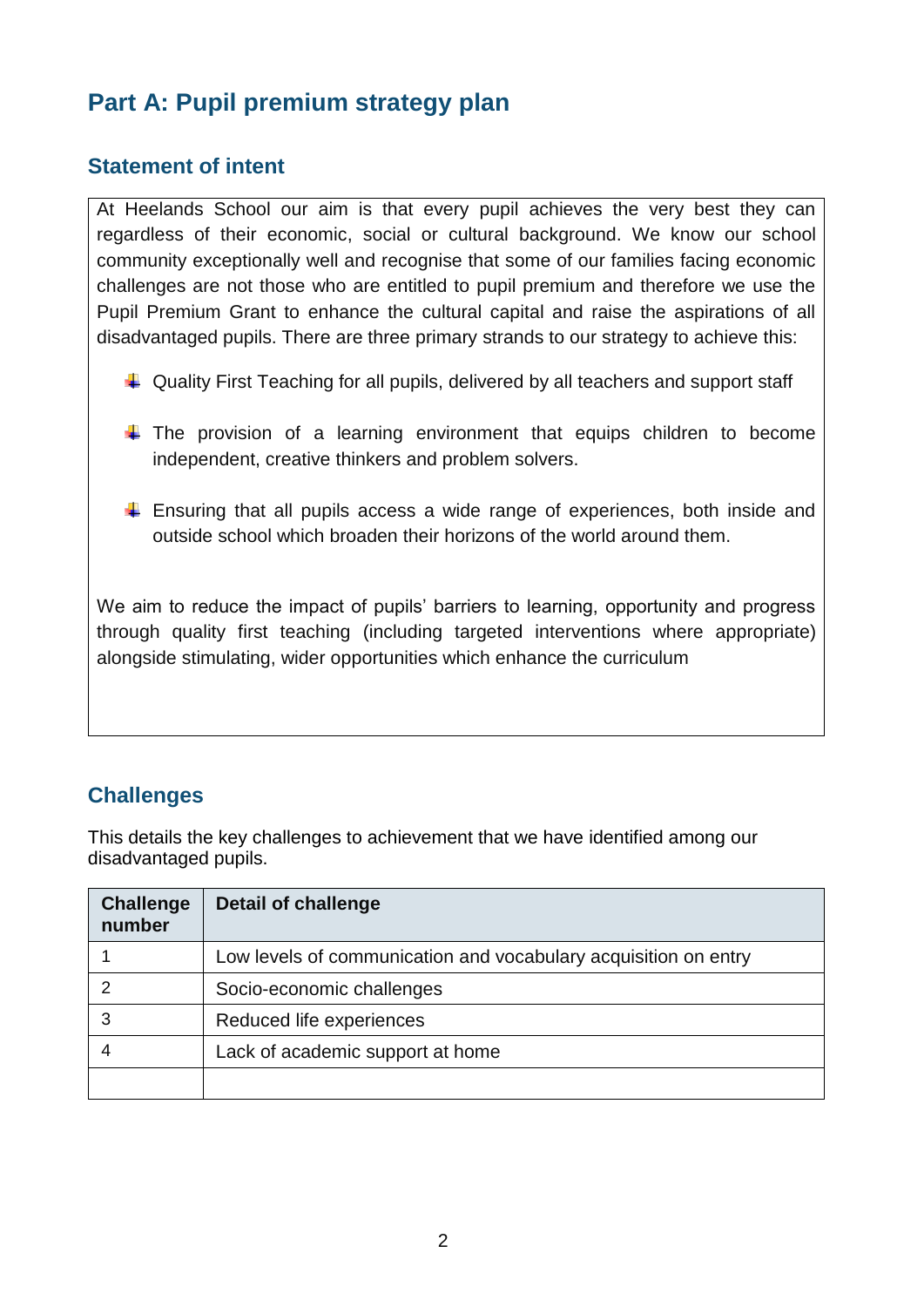#### **Intended outcomes**

This explains the outcomes we are aiming for **by the end of our current strategy plan**, and how we will measure whether they have been achieved.

| <b>Intended outcome</b>                               | <b>Success criteria</b>                                                                                                                                               |
|-------------------------------------------------------|-----------------------------------------------------------------------------------------------------------------------------------------------------------------------|
| For all pupils to feel safe, happy and                | No gap in attendance between PP and non-                                                                                                                              |
| enjoy coming to school                                | PP pupils                                                                                                                                                             |
| Pupils in KS1 make up any lost learning in<br>phonics | No gap in the Yr2 phonic check outcomes<br>between PP and non-PP pupils (Nov 21)<br>No gap in the Yr1 phonic check outcomes<br>between PP and non-PP pupils (June 22) |
| Pupils make up any lost learning in                   | For all pupils to achieve their expected                                                                                                                              |
| reading, writing and maths                            | progress from baseline assessments                                                                                                                                    |

Activity in this academic year:

This details how we intend to spend our pupil premium (and recovery premium funding) **this academic year** to address the challenges listed above.

### **Teaching (for example, CPD, recruitment and retention)**

Budgeted cost: **£15,000**

| <b>Activity</b>                                                             | Evidence that supports this approach                                                                                                                                                                        | <b>Challenge</b><br>number(s)<br>addressed |
|-----------------------------------------------------------------------------|-------------------------------------------------------------------------------------------------------------------------------------------------------------------------------------------------------------|--------------------------------------------|
| Non-class based<br>SENDCo 0.6<br>PP funding provides<br>50% of salary costs | SENDCo provides class teachers with support for<br>PP & SEND pupils to support Quality First<br>teaching.<br>SENDCo also provides targeted interventions for<br>pupils with EHCPs and those at SEN support. | 1,4                                        |

## **Targeted academic support (for example, tutoring, one-to-one support, structured interventions)** Budgeted cost: £**3,340**

| <b>Activity</b>                                                      | Evidence that supports this approach                                      | <b>Challenge</b><br>number(s)<br>addressed |
|----------------------------------------------------------------------|---------------------------------------------------------------------------|--------------------------------------------|
| Intervention group<br>work by TAs 5 hours<br>per week x39 weeks      | <b>EEF Toolkit Small Group Tuition - Closing the</b><br>disadvantage gap. | 1,3,4                                      |
| Purchase of phonically<br>matched early stage<br>home reading books. | <b>EEF Toolkit Strand Phonics</b>                                         | 1,4                                        |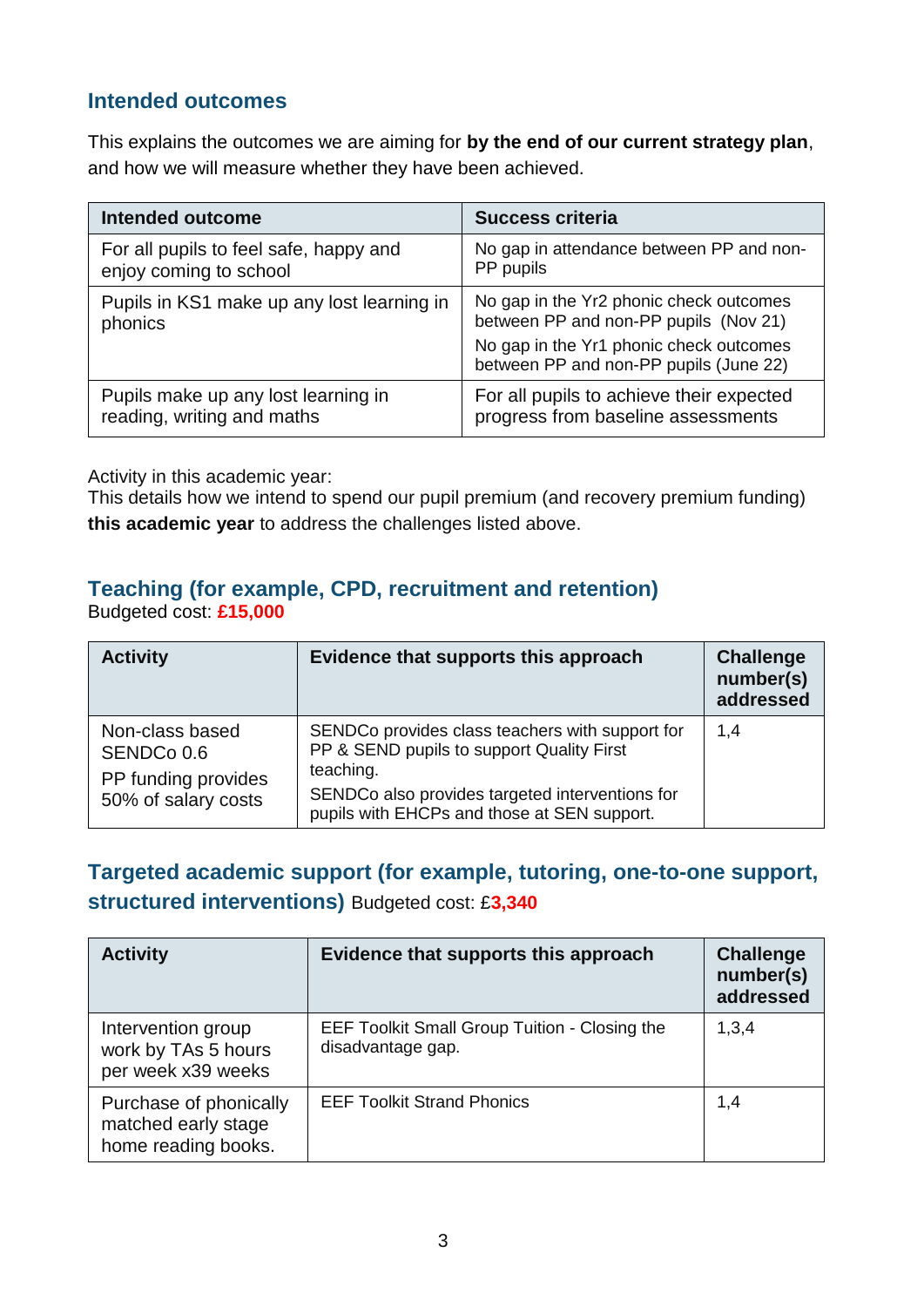### **Wider strategies (for example, related to attendance, behaviour, wellbeing)** Budgeted cost: **£15,550**

| <b>Activity</b>                                                                                                | Evidence that supports this approach                                                                                                                                                                                                                              | <b>Challenge</b><br>number(s)<br>addressed |
|----------------------------------------------------------------------------------------------------------------|-------------------------------------------------------------------------------------------------------------------------------------------------------------------------------------------------------------------------------------------------------------------|--------------------------------------------|
| UIFSM costs for PP<br>children's meals<br>£2.20 x190 days<br>£10,450                                           | Strategy devised by Nick Clegg, when Deputy<br>Prime Minister. Sir Nicholas Clegg is now Vice<br>President of Facebook and could possibly be<br>contacted via social media to discover which<br>evidence base he used if, of-course, one ever<br>existed.         | $\mathcal{P}$                              |
| Free school fleece<br>given to PP pupils<br>£100                                                               | Parental feedback demonstrates appreciation of<br>support with uniform. PP numbers increased<br>with this incentive.<br>PP pupils look the same as peers & have sense<br>of identity and pride in belonging to school.                                            | 2                                          |
| Curriculum<br>workshops<br><b>Theatre</b><br>performances<br>Visits to support<br>curriculum coverage<br>£5000 | Positive pupil feedback from school events and<br>visits and the high quality work produced by<br>pupils.<br>Pupils' language skills are enhanced through<br>exposure to a wide variety of experiences.<br>Pupils enjoy school and attendance matches<br>national | 1, 2, 3, 4                                 |

### **Total budgeted cost: £ 33,890**

## **Part B Review of outcomes in the previous academic year**

#### **Pupil premium strategy outcomes**

#### **This details the impact that our pupil premium activity had on pupils in the 2020/21 year.**

**Phonic Check**: Yr2 in November 2020 (postponed from the summer term 2020) **90%** of all Yr 2 pupils passed the check **89%** of PP pupils (7/8) passed the check. This outcome evidences virtually no gap between PP and non PP pupils and demonstrates the success of RWI Phonics and targeted interventions. **Attendance:** Our final attendance figure for last year was 95.5%, 0.1 higher than similar schools. Group attendance was higher than national for every group and higher for our PP group, which included our 2 lowest attenders. **Heelands** PP: **93%** (29 pupils) **National 18/19: 92.5%**